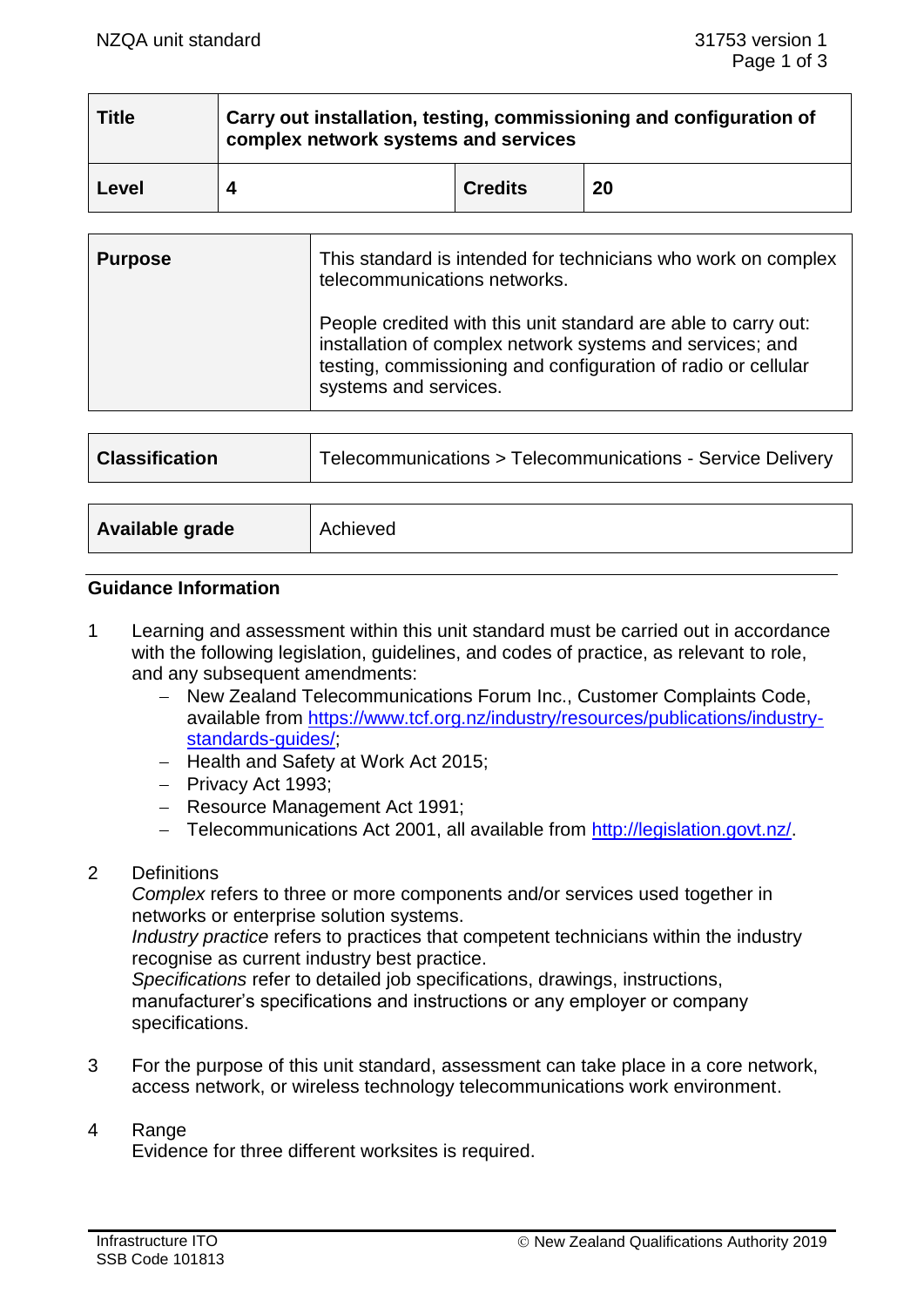# **Outcomes and performance criteria**

# **Outcome 1**

Carry out the installation of complex network systems and services.

#### **Performance criteria**

- 1.1 Mounting of hardware, installation, and termination of cabling is carried out in accordance with specifications.
- 1.2 Feeder earthing and weather proofing of grounding kit is carried out in accordance with specifications.
- 1.3 Cabling is completed in accordance with specifications.

Range may include but is not limited to – labelling, securing, cable tray, trunking.

1.4 Mechanical fixing is completed in accordance with specifications.

Range may include but is not limited to – security, seismic resilience, fastening, appropriate work practices.

- 1.5 Ducting and support systems are installed in accordance with specifications.
- 1.6 Installation, implementation, and configuration of complex network systems and services are carried out in accordance with specifications and industry practice.

# **Outcome 2**

Carry out testing and commissioning of complex radio or cellular systems and services.

# **Performance criteria**

- 2.1 Equipment required to perform commissioning testing is used in accordance with specifications, and commissioning requirements.
	- Range testing may include but is not limited to  $-$  operational testing, acceptance testing, specification testing, performance verification.
- 2.2 Appropriate termination impedance is selected in terms of ensuring required tests do not impact on the performance of existing services.
- 2.3 Test results are evaluated and recorded against specifications.

# **Outcome 3**

Carry out the configuration of complex radio or cellular systems and services.